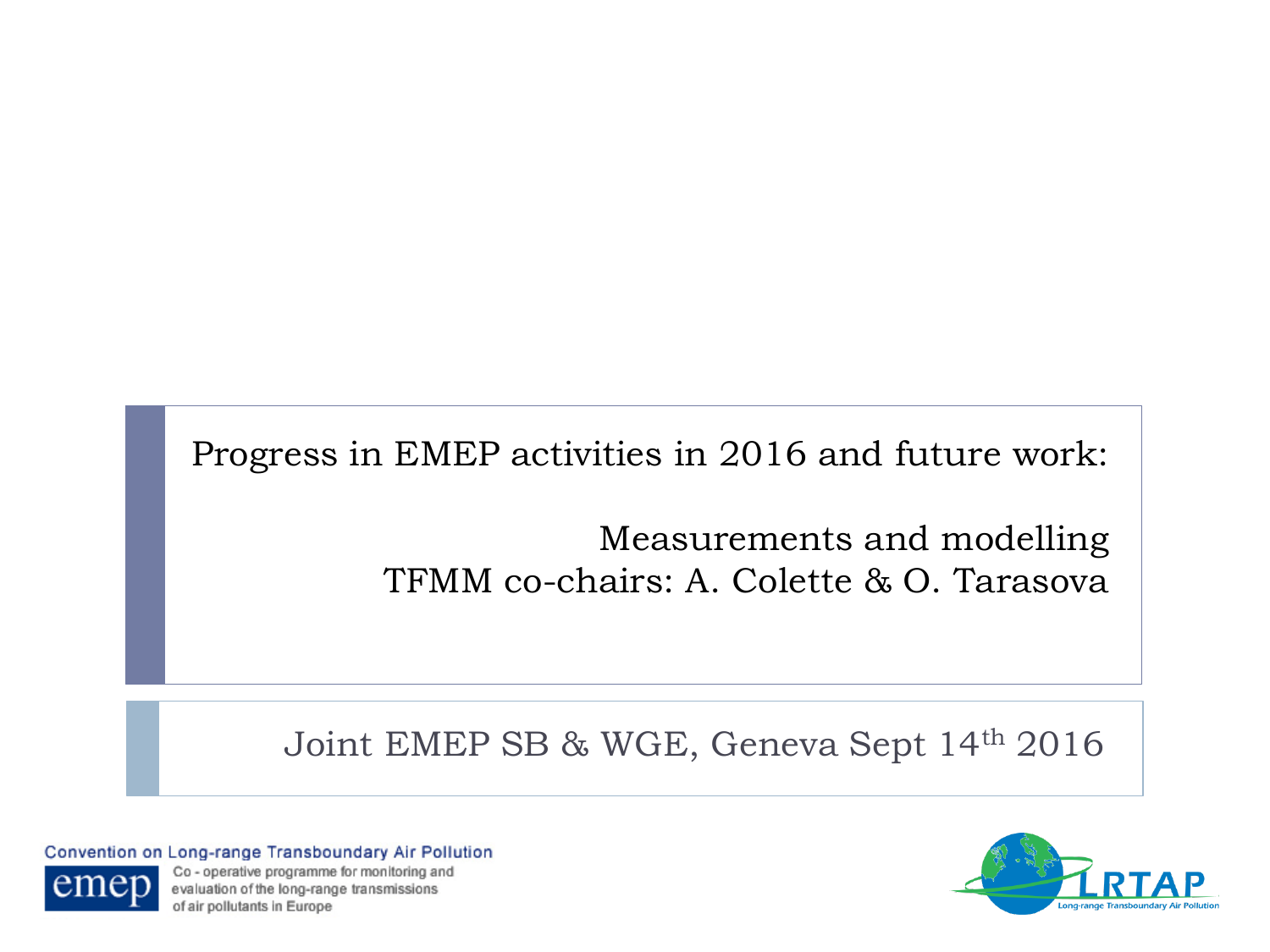# Main activities in 2015-2016

### ▶ Meetings

- ▶ Eurodelta-Trend Workshop, Nov. 2015, Paris, FR
- ▶ EMEP/AMAP workshop, Feb 2016, Postdam, DE
- ▶ Annual meeting, May 2016, Utrecht, NL

### **Main activities**

- Monitoring Strategy
	- **▶ QA/QC & Reporting updates**
- HM&POPs Modelling
	- **► Towards finer scales**
	- $\triangleright$  National case studies
- Main Pollutants Modelling
	- **▶ Urban downscaling**
	- **Eurodelta-Trends**
- Other Highlights
	- Trend Assessment
	- SVOCs
	- **► Twin urban/rural**
	- Future campaings
	- **Mandate**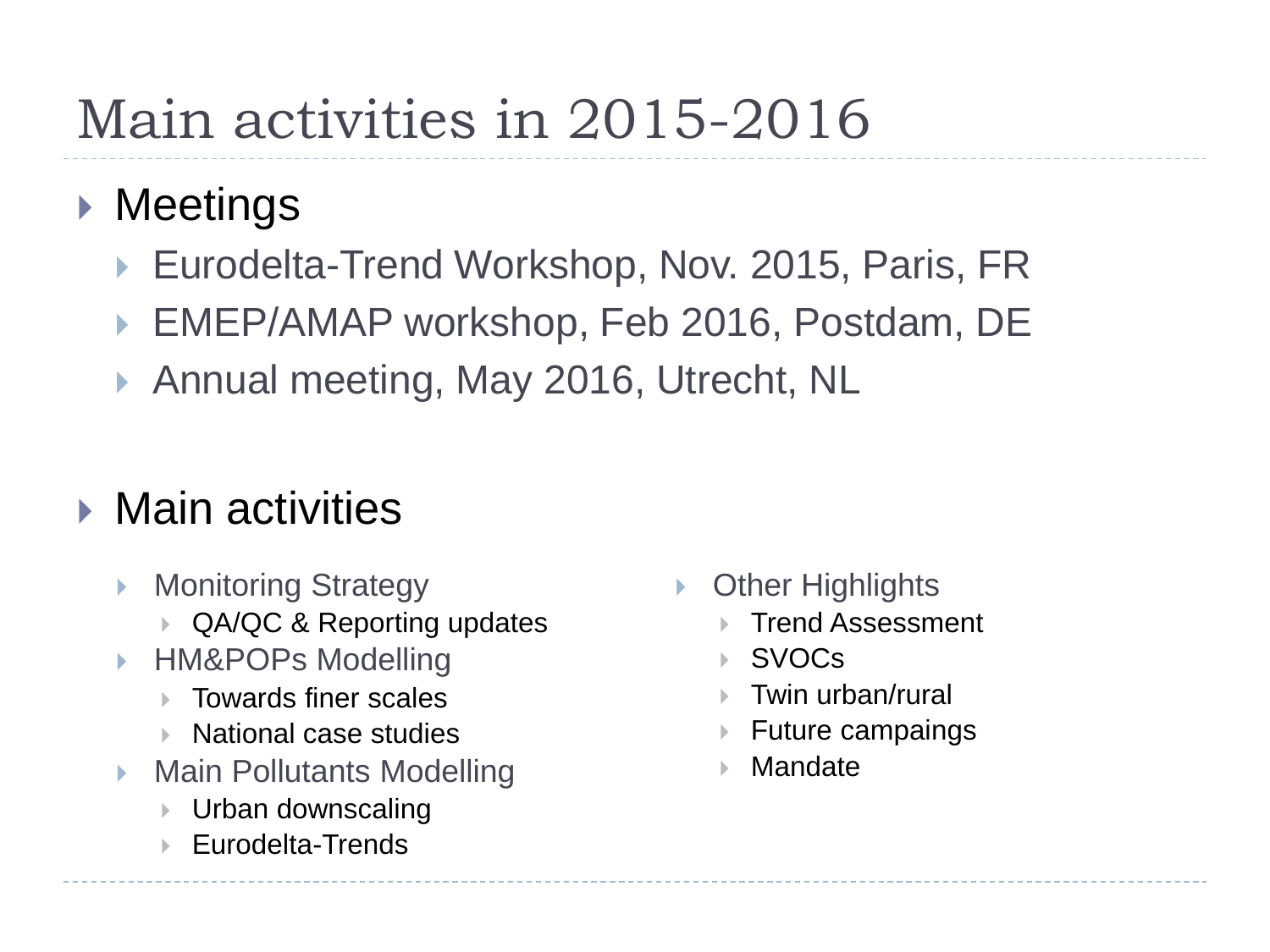Monitoring Strategy

- ▶ Fall 2016 Workshop in Oslo
	- QA/QC
	- ▶ Reporting templates and tools (coll. GAW, ACTRIS)
- ▶ POP passive measurement campaign
	- ▶ 39 sites in 39 countries



Figure 10.3: Submission of 2014 data to EMEP/CCC.

Submission of 2014 to CCC EMEP MSCW/CCC Status Report 1, 2016, fig 10.3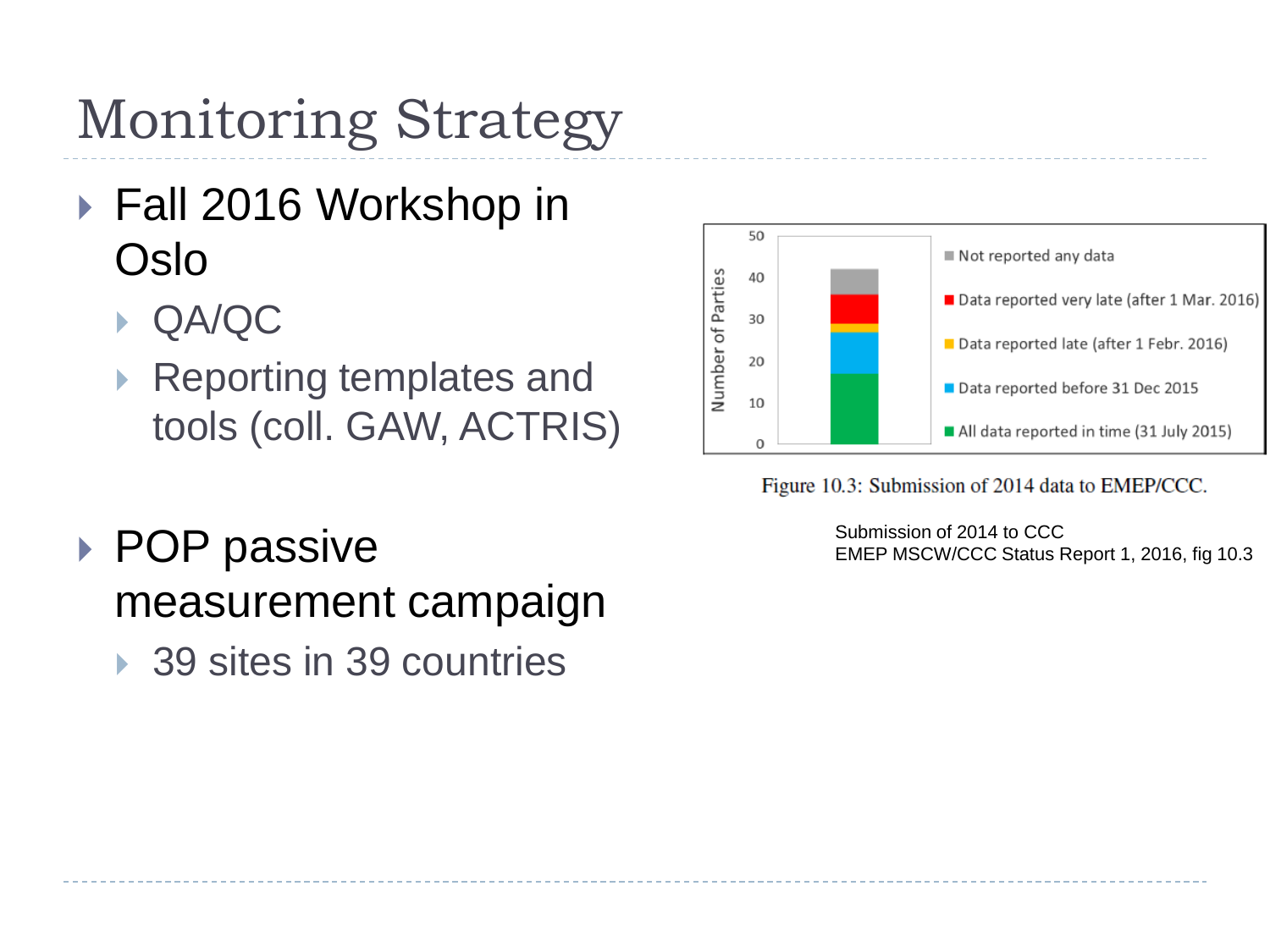# Development of EMEP models: MSC-E

- ▶ New EMEP grid
- National Case studies
	- Completed: Pb: Belarus
	- Ongoing:
		- $\Box$  UK (Pb)
		- □ Poland (Cd)
		- □ BaP Prague (follow-up earlier HM assessment)



 inc HTAP & outreach (AMAP, UNEP/Minamata, Stockholm Convention, Baltic Marine Environment)



BaP, Czech Republic, 2013 EMEP-MCSE Tech Report v3, 2016, Fig 2.19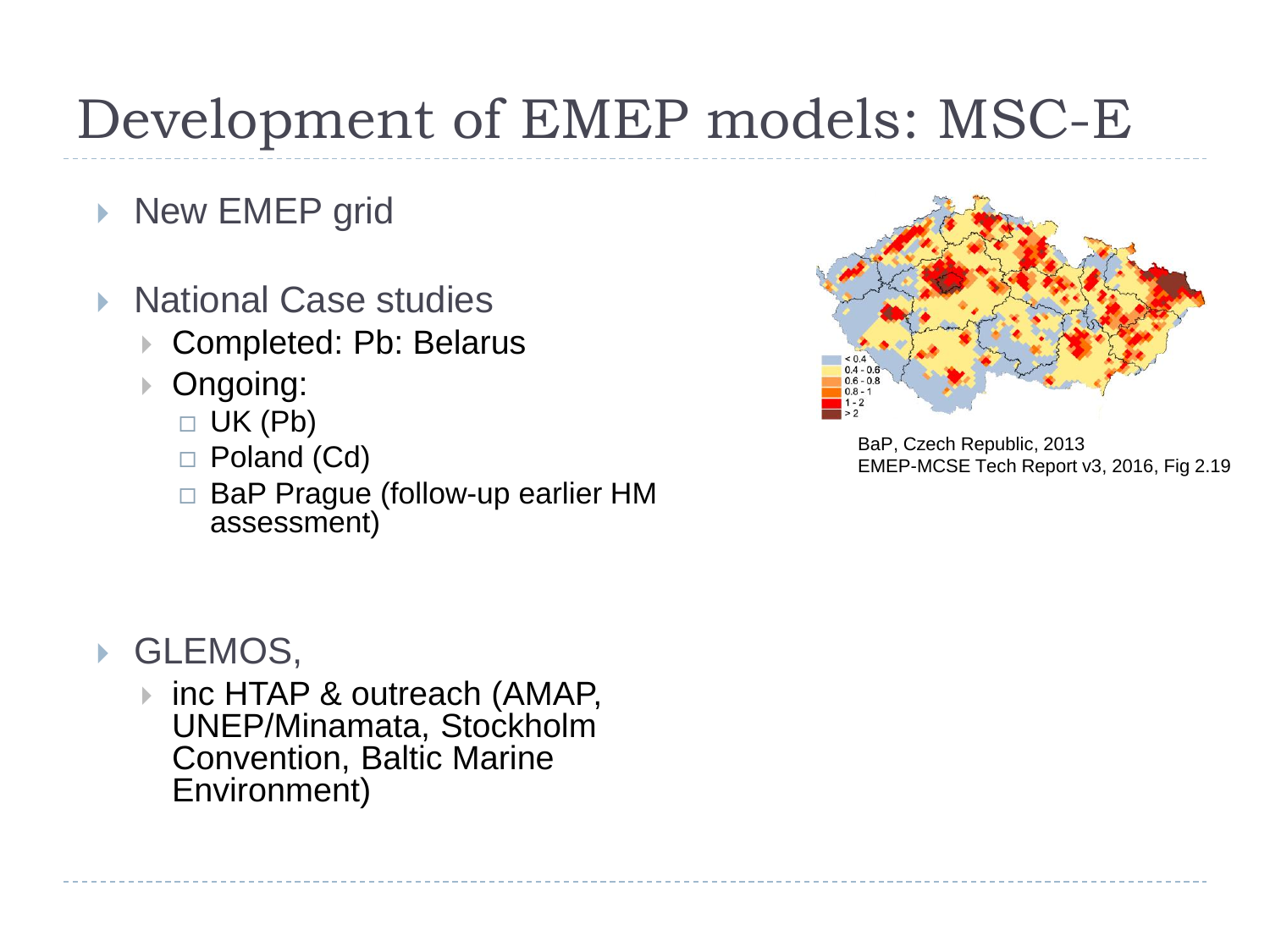# Development of EMEP models: MSC-W

**I** Urban downscaling accounting for local/remote origin (no chemistry)

▶ Climate impact of Goteborg protocol



Oslo: Annual mean NO2 of local origin EMEP MSCW/CCC Status Report 1, 2016, fig 4.2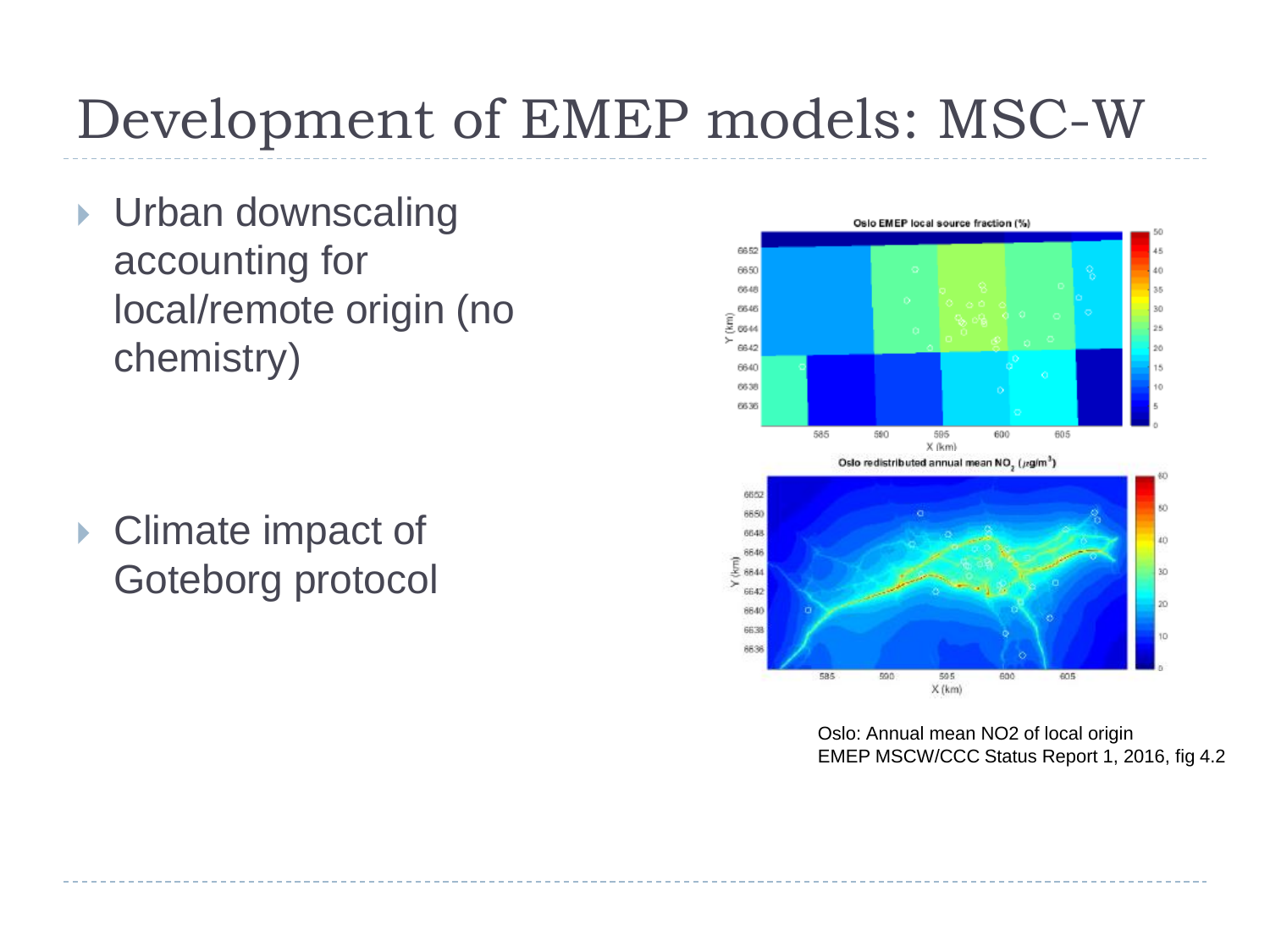## Air Pollution Trends in the EMEP Region

- ▶ TFMM Trend Report published May 2016
	- join with MSC-E, MSC-W and CCC,
	- with contribution from CEIP
- Ozone
	- Flat trend for annual mean (1990-2012)
	- 10% reduction in the amplitude of peaks (1990-2012)
	- 20% reduction in the number of 50ppb exceedances (1990-2012)
	- 30% and 37% reduction of SOMO35 and AOT40 (2002-2012)
- ▶ Sulphur & Nitrogen compounds:
	- 60 to 90% reduction for S (1990-2012)
	- 30 to 40% reduction for N (1990-2012)
	- 30% reductions of PM10 & PM2.5 (1990-2012)
	- Flattening of the trend for reduced N over past 10 yrs
- HM&POP
	- 60 to 80% reductions for Pb, Cd, HCB
	- 30% for Hg & BaP (flat trend over recent years)
- Important ongoing work on modelled trends (Eurodelta-Trends):
	- Attribution & impact studies







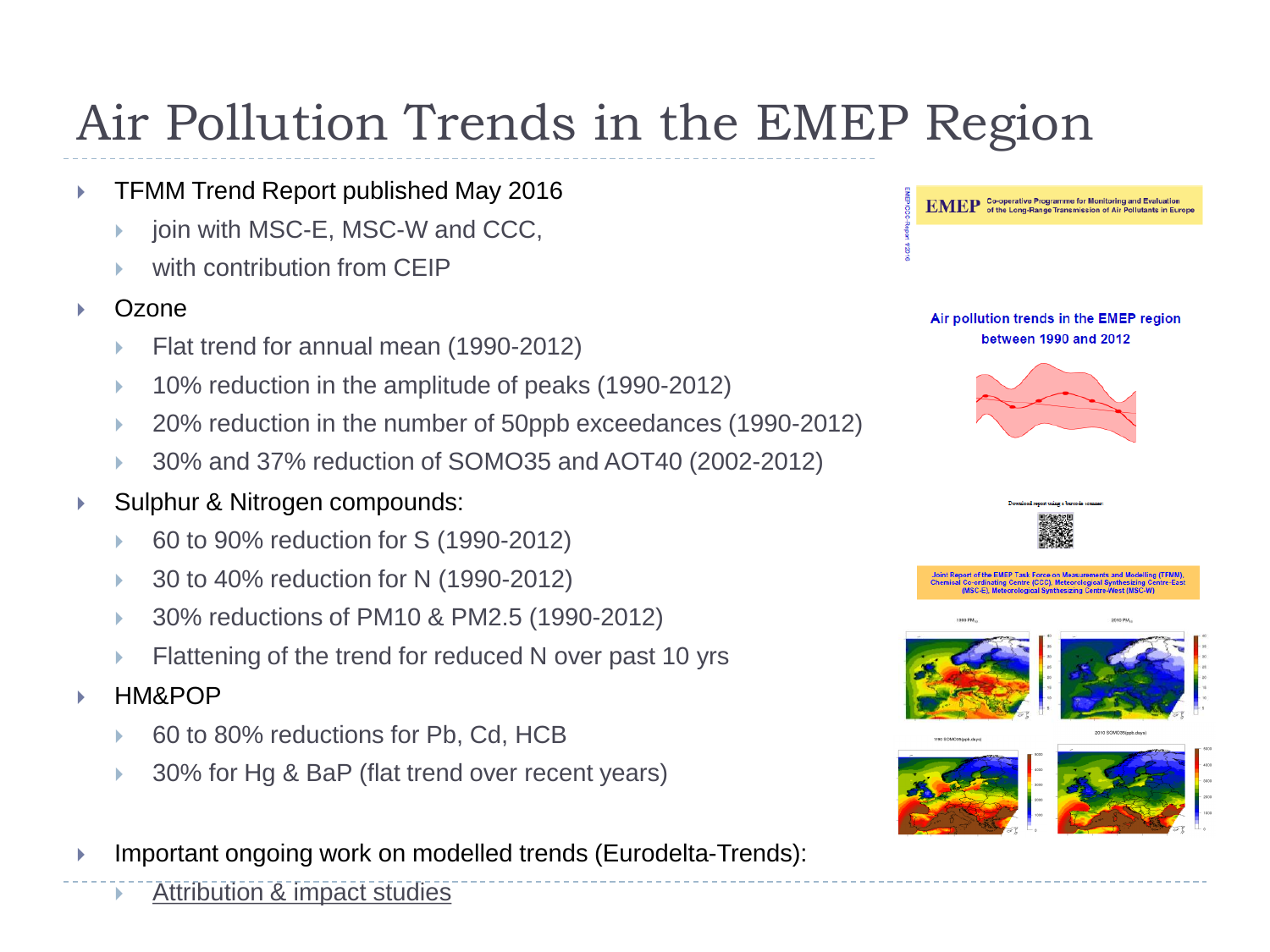### Semi-volatile organic compounds (SVOCs), condensable/filterable

- Are SVOCs included or partly included in PM emission factors ?
	- Yes => no action required from modellers
	- No
		- Work on revised EF (back to « yes »)
		- Deliver condensable fraction: need to discuss between modellers/emission to define required information (volatily of SVOCs)

#### Scoping document

- Lead B. Bessagnet, France
- Technical document finalized
- => executive summary (in progress)

#### Way forward:

- TF-EIP:
	- Assess what is being reported
- TF-MM:
	- Identify options to include condensables in models
	- Case Study (ongoing): for road transportation

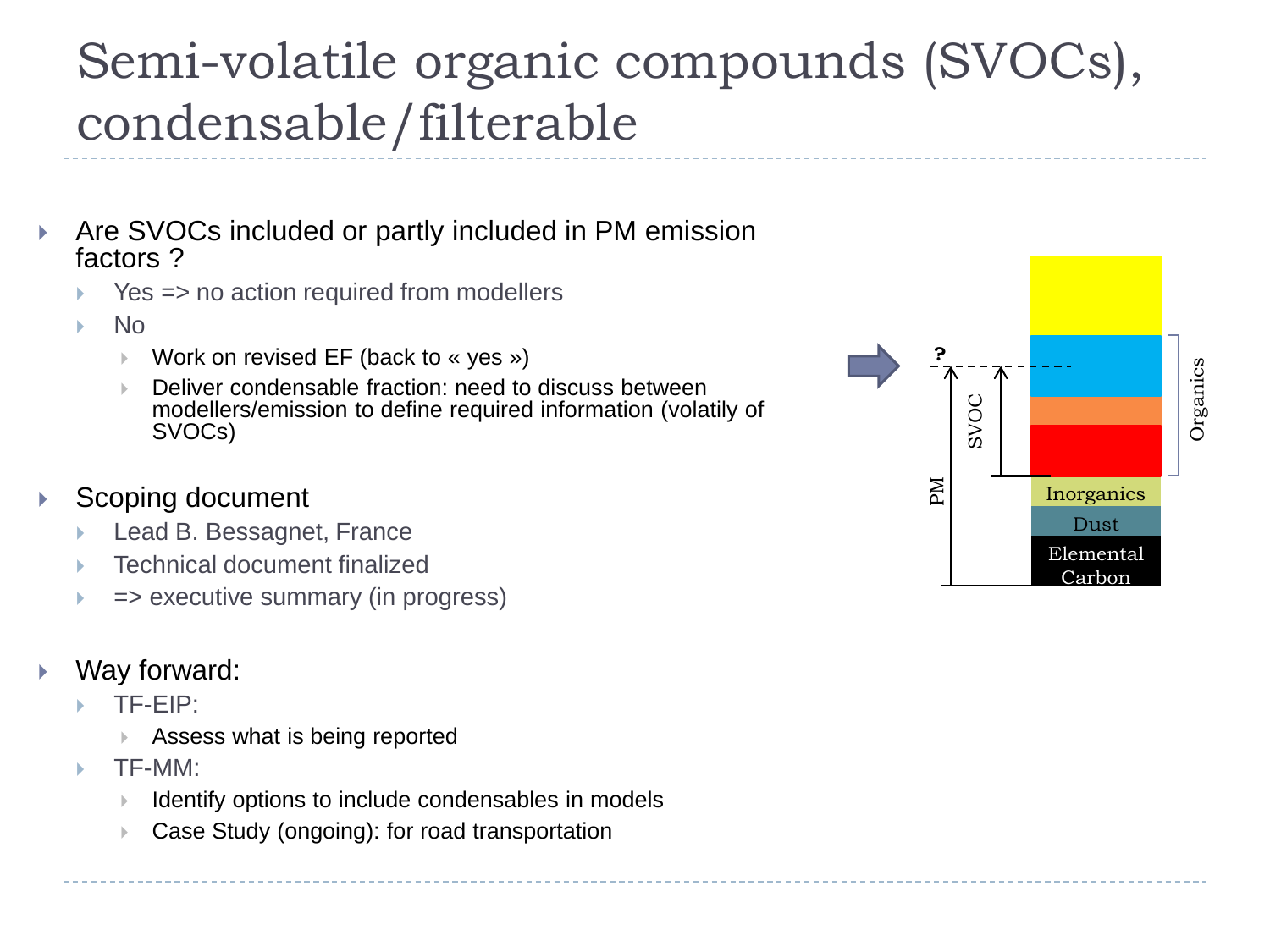### Long range transport contribution to urban pollution

- ▶ "... many European cities will be unable to meet WHO guideline levels for air pollutants through local action alone", CLRTAP AR, 2016
- $\blacktriangleright$  How can TFMM contribute to better assess this contribution?
	- Twin urban/rural sites
	- ▶ Lenschow & backtrajectories
	- Source apportionment
	- Urban increments
	- ▶ Urban Source/Receptor modelling

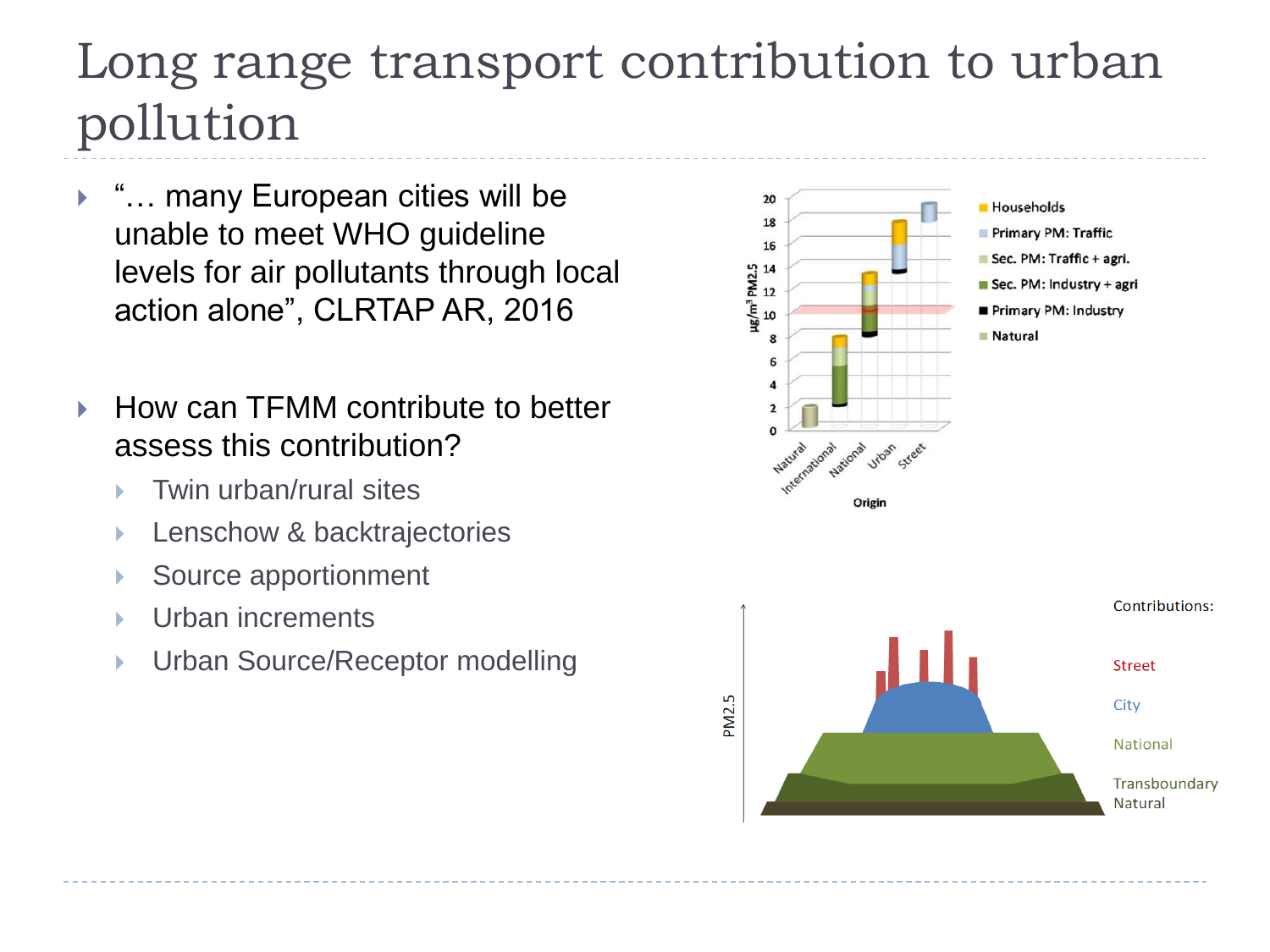## Focused Case Studies - IOPs

- Ozone in the mediterranean
	- Based on existing data and Eurodelta-Trends model exercise
- ▶ Field experiments: 2 options being considered:
	- **Aerosol characterization**: offline ACSM analysis with a focus on Eastern Europe (in coll. With Actris)
	- **Assessing climate impact of air quality policies** : better constrain measurment & modelling of BC



1990 SOMO35(ppb.days)

2010 SOMO35(ppb days)